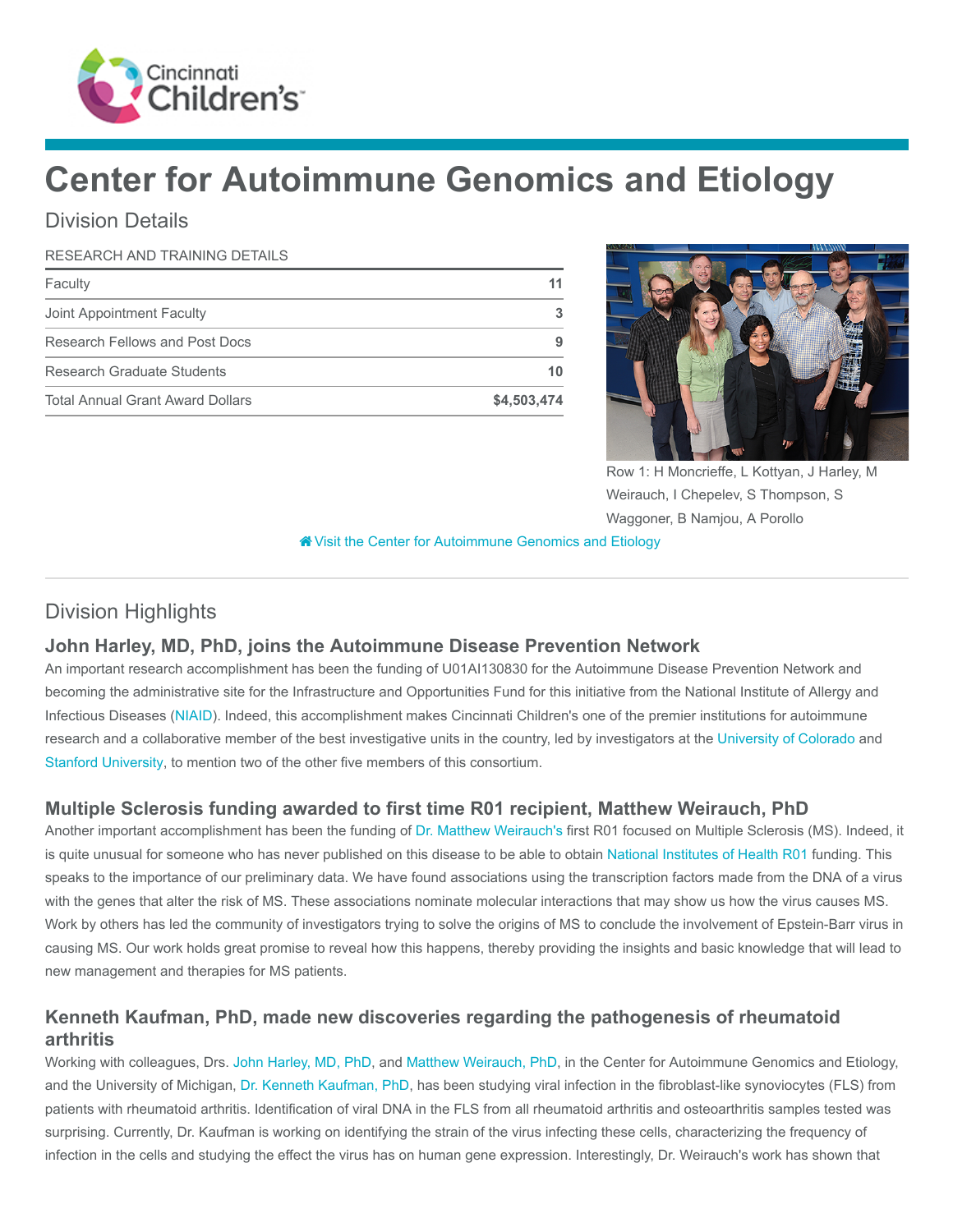rheumatoid arthritis genetic risk loci are statistically enriched for specific viral transcription binding sites. These findings suggest that the effect of viral infection on human gene expression may differ based on the presence or absence of rheumatoid arthritis risk alleles and that these differences may play a role in the pathogenesis of rheumatoid arthritis.

Dr. Kaufman continues to work with many collaborators at Cincinnati Children's to utilize next-generation DNA sequencing and micro array technologies to identify polymorphisms that lead to disease. These studies cover a wide range of phenotypes and diseases including: [eosinophilic esophagitis with](https://www.cincinnatichildrens.org/bio/g/alexei-grom) [Dr. Marc Rothenberg, Ph](https://www.cincinnatichildrens.org/bio/r/marc-rothenberg)[D \(](https://www.cincinnatichildrens.org/bio/g/alexei-grom)[Division of Allergy and Immunolog](https://www.cincinnatichildrens.org/research/divisions/a/allergy-immunology)[y\), macrophage activation syndrome with Dr.](https://www.cincinnatichildrens.org/bio/g/alexei-grom) Alexi Grom, MD ([Division of Rheumatology](https://www.cincinnatichildrens.org/research/divisions/r/rheumatology)), cardiomyopathy in patients with sickle cell anemia with [Dr. Punam Malik, MD](https://www.cincinnatichildrens.org/bio/m/punam-malik) (Division of [Experimental Hematology and Cancer Biology\), tracheal ring deformity with Dr. Paul Kingma, MD, PhD \(Divisions of Neonatology and](https://www.cincinnatichildrens.org/research/divisions/e/ex-hem) [Pulmonary Biology](https://www.cincinnatichildrens.org/research/divisions/p/pulmonary-bio)), and others.

#### Susan Thompson, PhD, performs ongoing JIA genetic studies

Juvenile idiopathic arthritis (JIA) is the most common chronic rheumatic disease in children, and describes a group of clinically heterogeneous arthritides which begin before the age of 16 years, persist for at least six weeks and have an unknown cause. Genomewide association (GWAS) and Immunochip studies led by the [Thompson lab](https://www.cincinnatichildrens.org/research/divisions/a/genomics-etiology/labs/thompson) using high-density single nucleotide polymorphism (SNP) arrays have identified 35 associations to date between common genetic variations (minor allele frequency (MAF) > 5%) and JIA. Interestingly, while JIA patients share clinical and pathological features with adult rheumatoid arthritis (RA) patients, we have found that only about 1/2 of the genetic associations reported in JIA overlap with those reported in adult rheumatoid arthritis. Comparing adult and pediatric forms of arthritis has the potential to identify disease mechanisms and causes specific to the developing pediatric immune system. Fine mapping within the HLA has allowed us to classify subcategories of JIA and delineate differences from adult arthritis based on unique amino acids present in the antigen binding pocket of the class II HLA-DRB1 molecule. Genetic approaches application can assist in understanding response to medications. For example, methotrexate, is a drug that is widely used to treat arthritis in children, but it is only effective in ~30% of patients. Identification of genetic variation that will predict patient response to methotrexate and molecular markers of methotrexate metabolism is being used to generate genomic profiles that will help clinicians choose the most appropriate therapy for rapid and effective treatment of childhood arthritis.

#### Alexey Porollo, PhD, published results from pneumocystis pneumonia (PCP) pathogenesis R01

The study of pneumocystis pneumonia (PCP) pathogenesis in the mouse model has National Institutes of Health ([NIH\)](https://www.nih.gov/) funding for five years, R01HL119190. [Dr. Alexey Porollo, PhD,](https://www.cincinnatichildrens.org/bio/p/alexey-porollo) has completed an RNA-seq analysis of the host, pathogen, and associated lung microbiome. The identified mouse genes perturbed through the progress of PCP, enabling the elucidation of biological pathways and cell types involved in combating the fungal infection. Functional genomics of the pathogenic fungus (pneumocystis murina), its metabolic strategies for acquiring nutrients and interaction with the revealation of the host. Directed supplementation experiments established a long term culture for the non-cultivable fungus. To perform a metatranscriptome analysis of the RNA-seq data containing a complex mixture of host, pathogen and bacterial transcripts, researchers developed a new computational workflow. Published results are in peer-reviewed journals, including mBio and Microbiome. The study lays the foundation for a formulation of the culture media permitting a long term cultivation of the parasitic fungus and for identifying new drug targets within the persistent opportunistic pathogen.

## Nan Shen, MD, PhD, identified a functional genetic variant causing amino acid replacement in neutrophil cystolic factor 1

Working with colleagues at the [Medical University of South Carolina](http://academicdepartments.musc.edu/musc/) and [Shanghai Jiao Tong University](http://en.sjtu.edu.cn/), Dr. Shen's group has identified a functional genetic variant causing amino acid replacement in neutrophil cystolic factor 1 (NCF1), leading to a lower capacity of inducing oxidative burst, that is strongly associated with several common autoimmune diseases including systemic lupus erythematosus (SLE), rheumatoid arthritis, and Sjögren's syndrome among different ethnic patients' cohorts. The published study is found in Nature Genetics. The data provide an elegant strategy to define the genetic causal variant located at a complex genomic region missed by a conventional genome wide association study (GWAS) approach and highlight the pathogenic role of reduced reactive oxygen species in autoimmune disease development.

## Improved understanding of lupus and psoriatic arthritis etiology; Iouri Chepelev, PhD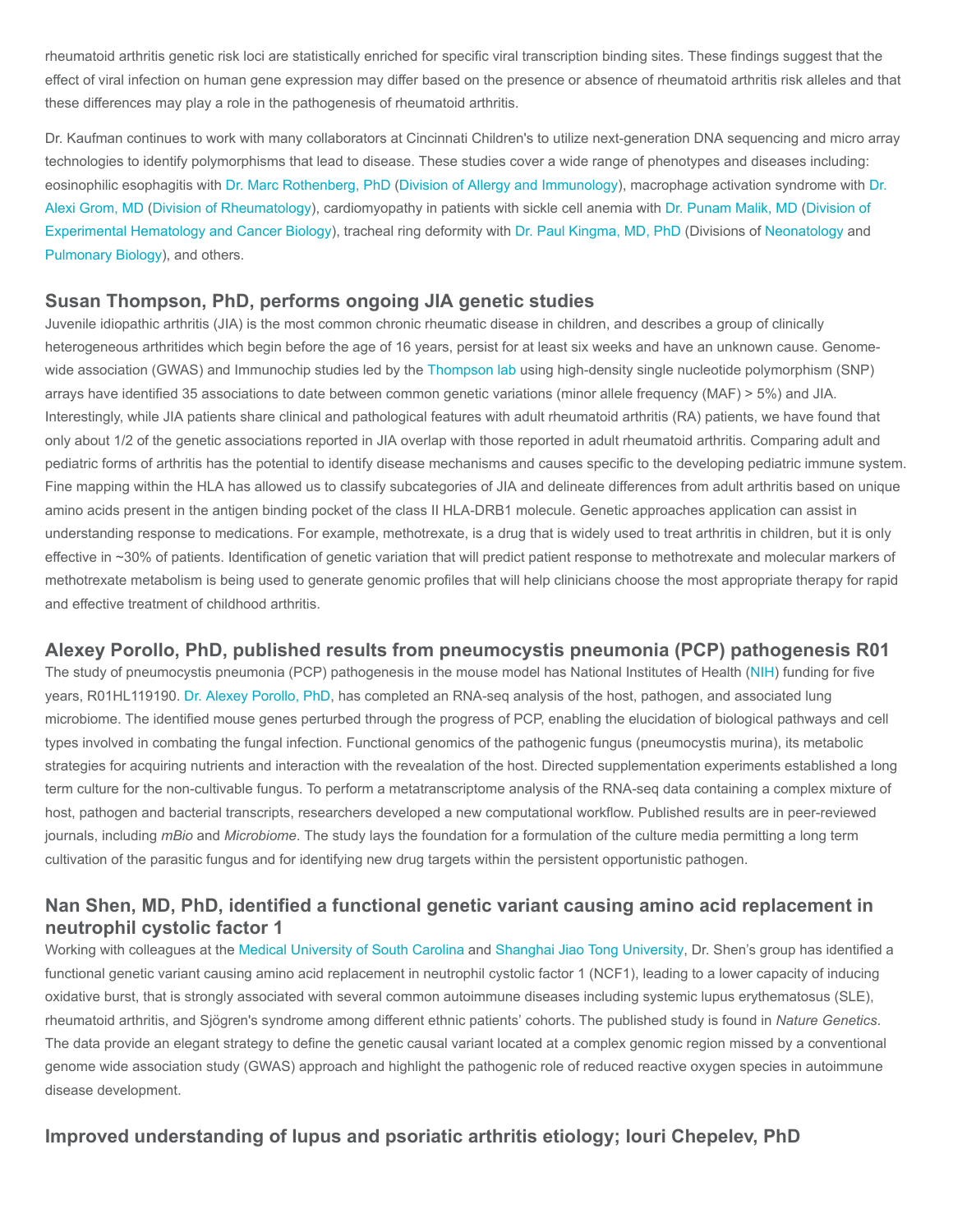[In studies funded by the L](https://www.cincinnatichildrens.org/bio/c/iouri-chepelev)[upus Research Institut](http://www.lupusresearchinstitute.org/)[e, A](https://www.cincinnatichildrens.org/bio/c/iouri-chepelev)[rthritis National Research Foundatio](https://www.curearthritis.org/)[n and](https://www.cincinnatichildrens.org/bio/c/iouri-chepelev) [National Psoriasis Foundation](https://www.psoriasis.org/)[, Iouri](https://www.cincinnatichildrens.org/bio/c/iouri-chepelev) Chepelev, PhD, has been investigating genetic and molecular mechanisms of regulation of some genes implicated in the pathogenesis of systemic lupus erythematosus and psoriatic arthritis. His laboratory has mapped out detailed 3-dimensional structures of human genome in immune cells to better understand the regulation of these genes. The data generated in these studies will reveal some genetic interactions involved in the etiology of lupus, and psoriatic arthritis, and will provide a strong foundation for his future studies on the genetic basis of these diseases.

#### Natural killer cells in cytomegalovirus vaccination; new findings by Stephen Waggoner, PhD

In this Center for Clinical & Translational Science & Training ([CCTST\)](https://cctst.uc.edu/) funded study, [Dr. Stephen Waggoner, PhD](https://www.cincinnatichildrens.org/bio/w/stephen-waggoner), and colleagues, evaluated the functionality and inducibility of unique subsets of human natural killer cells associated with cytomegalovirus infection. The goal was to determine whether subsets of natural killer cells normally present only in cytomegalovirus infected individuals, can develop if stimulated following administration of a cytomegalovirus vaccine. A secondary goal was to determine the functional contribution of these cells as a means to ascertain the value of intentionally triggering the development of these cells during immunization. The study involved a collaboration with Drs. [David Bernstein, MD, MA](https://www.cincinnatichildrens.org/bio/b/david-bernstein) [\(Division of Infectious Diseases](https://www.cincinnatichildrens.org/research/divisions/i/infectious)) and [Yenan Bryceson, PhD](http://ki.se/en/people/yenbry) ([Karolinska Institute](http://ki.se/en/medh/yenan-bryceson-group)), and made use of a unique set of longitudinal blood samples collected from adolescent cytomegalovirus-negative women receiving an experiment cytomegalovirus vaccine. The results reveal important functions of these natural killer cells, and remarkably demonstrate the appearance of the natural killer subset in cytomegalovirus-negative individuals at time points after vaccine administration. These findings will be important in the design of next generation vaccines to prevent diseases associated with congenital cytomegalovirus infection.

## Bahram Namjou, MD, continues to uncover genetic associations of NAFLD, appendicitis and early onset migraine

In this National Human Genome Research Institute ([NHGRI\)](https://www.genome.gov/) funded study (U01HG008666; PI Harley), [Bahram Namjou-Khales, MD,](https://www.cincinnatichildrens.org/bio/n/bahram-namjou-khales) and colleagues from the Electronic Medical Records and Genomics (eMERGE) Network developed NLP phenotype algorithms, identified and obtained cases and controls from the [Cincinnati Biobank,](https://www.cincinnatichildrens.org/research/cores/biobank) and genotyped new subjects for eMERGE Network-wide GWAS and PheWAS studies. The goal of these projects is to expand the genetic knowledgebase for different phenotypes, specifically those important in pediatrics. In FY 17, finalization of phenotype algorithms for non-alcoholic fatty liver condition (NAFLD/NASH), appendicitis and early onset migraine occurred.

#### Ongoing genomic discovery in the laboratory of Leah Kottyan, PhD

The [Kottyan lab](https://www.cincinnatichildrens.org/research/divisions/a/genomics-etiology/labs/kottyan) continues their work elucidating the genetic causal variants at the risk loci associated with systemic lupus erythematosus and eosinophilic esophagitis. Through collaboration, the lab is also participating in functional genomic projects to understand preterm birth, autoimmune liver disease, and response to therapy in patients with attention deficit hyperactivity disease (ADHD).

## Halima Moncrieffe, PhD, transcriptional profiles of JIA patient blood with subsequent poor response to methotrexate

[Dr. Halima Moncrieffe, PhD,](https://www.cincinnatichildrens.org/bio/m/halima-moncrieffe) and colleagues, performed a multi-site study to identify a gene expression profile that associates with response to methotrexate in children with juvenile idiopathic arthritis (JIA). Methotrexate remains the first line disease-modifying antirheumatic drugs (DMARD) therapy for patients with JIA,; with a good response seen in less than half of patients. The first signs of a good response are not usually seen until at least six-eight weeks into the treatment, and it may take several months to achieve the full benefit of this treatment. To our knowledge, this is the first demonstration that suggests a cell-type specific signature associated with MTX nonresponse in patients with JIA. This method of identifying gene expression patterns specific to cell populations may be a valuable tool in understanding the complex mechanisms of drug response and enable greater precision in treatment selection for patients with JIA.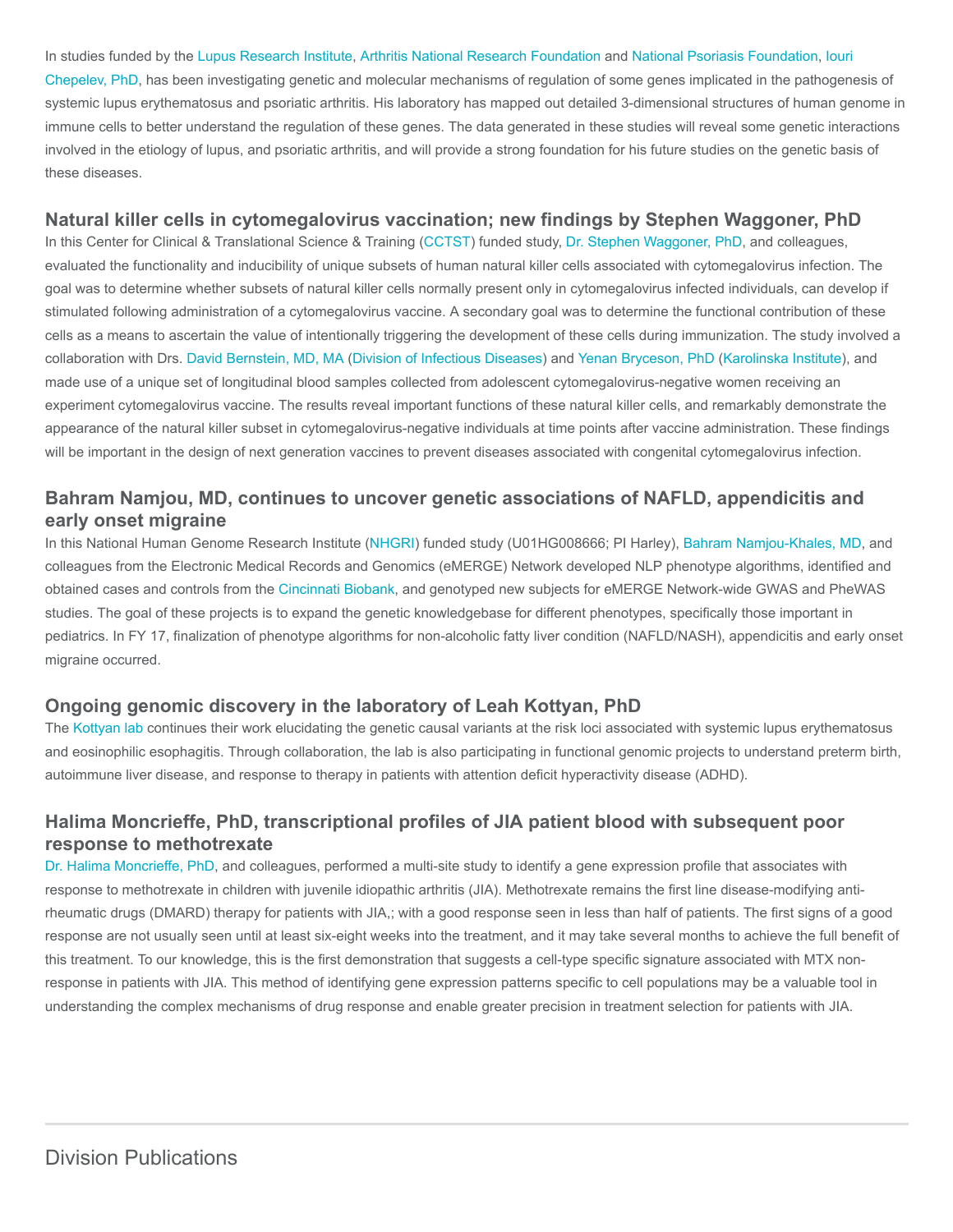- 1. [Fang J; Bolanos LC; Choi K; Liu X; Christie S; Akunuru S; Kumar R; Wang D; Chen X; Greis KD.](https://www.ncbi.nlm.nih.gov/pubmed/28024152) Ubiquitination of hnRNPA1 by TRAF6 links chronic innate immune signaling with myelodysplasia. Nature Immunology. 2017; 18:236-245.
- 2. Almoguera B; Vazquez L; Mentch F; Connolly J; Pacheco JA; Sundaresan AS; Peissig PL; Linneman JG; McCarty CA; Crosslin D. [Identification of Four Novel Loci in Asthma in European American and African American Populations.](https://www.ncbi.nlm.nih.gov/pubmed/27611488) American journal of respiratory and critical care medicine. 2017; 195:456-463.
- 3. [Litosh VA; Rochman M; Rymer JK; Porollo A; Kottyan LC; Rothenberg ME.](https://www.ncbi.nlm.nih.gov/pubmed/28131390) Calpain-14 and its association with eosinophilic esophagitis. Journal of Allergy and Clinical Immunology. 2017; 139:1762-1771.e7.
- 4. Ombrello MJ; Arthur VL; Remmers EF; Hinks A; Tachmazidou I; Grom AA; Foell D; Martini A; Gattorno M; Özen S. Genetic [architecture distinguishes systemic juvenile idiopathic arthritis from other forms of juvenile idiopathic arthritis: clinical and](https://www.ncbi.nlm.nih.gov/pubmed/27927641) therapeutic implications. Annals of the rheumatic diseases. 2017; 76:906-913.
- 5. Hinks A; Bowes J; Cobb J; Ainsworth HC; Marion MC; Comeau ME; Sudman M; Han B; Juvenile Arthritis Consortium for Immunochip; Becker ML. [Fine-mapping the MHC locus in juvenile idiopathic arthritis \(JIA\) reveals genetic heterogeneity](https://www.ncbi.nlm.nih.gov/pubmed/27998952) corresponding to distinct adult inflammatory arthritic diseases. Annals of the rheumatic diseases. 2017; 76:765-772.
- 6. Young KA; Munroe ME; Guthridge JM; Kamen DL; Niewold TB; Gilkeson GS; Weisman MH; Ishimori ML; Kelly J; Gaffney PM. [Combined role of vitamin D status and CYP24A1 in the transition to systemic lupus erythematosus.](https://www.ncbi.nlm.nih.gov/pubmed/27283331) Annals of the rheumatic diseases. 2017; 76:153-158.
- 7. [Deng Y; Zhao J; Sakurai D; Sestak AL; Osadchiy V; Langefeld CD; Kaufman KM; Kelly JA; James JA; Petri MA.](https://www.ncbi.nlm.nih.gov/pubmed/26783109) Decreased SMG7 expression associates with lupus-risk variants and elevated antinuclear antibody production. Annals of the rheumatic diseases. 2016; 75:2007-2013.
- 8. [Munroe ME; Lu R; Zhao YD; Fife DA; Robertson JM; Guthridge JM; Niewold TB; Tsokos GC; Keith MP; Harley JB.](https://www.ncbi.nlm.nih.gov/pubmed/27088255) Altered type II interferon precedes autoantibody accrual and elevated type i interferon activity prior to systemic lupus erythematosus classification. Annals of the rheumatic diseases. 2016; 75:2014-2021.
- 9. [Guo H; Cranert SA; Lu Y; Zhong MC; Zhang S; Chen J; Li R; Mahl SE; Wu N; Davidson D.](https://www.ncbi.nlm.nih.gov/pubmed/27573813) Deletion of Slam locus in mice reveals inhibitory role of SLAM family in NK cell responses regulated by cytokines and LFA-1. The Journal of Experimental Medicine. 2016; 213:2187-2207.
- 10. [Mao AP; Constantinides MG; Mathew R; Zuo Z; Chen X; Weirauch MT; Bendelac A.](https://www.ncbi.nlm.nih.gov/pubmed/27325774) Multiple layers of transcriptional regulation by PLZF in NKT-cell development. Proceedings of the National Academy of Sciences of the United States of America. 2016; 113:7602-7607.
- 11. [Cox JW; Ballweg RA; Taft DH; Velayutham P; Haslam DB; Porollo A.](https://www.ncbi.nlm.nih.gov/pubmed/28103917) A fast and robust protocol for metataxonomic analysis using RNAseq data. Microbiome. 2017; 5:7.
- 12. [Vander Lugt B; Riddell J; Khan AA; Hackney JA; Lesch J; DeVoss J; Weirauch MT; Singh H; Mellman I.](https://www.ncbi.nlm.nih.gov/pubmed/28130292) Transcriptional determinants of tolerogenic and immunogenic states during dendritic cell maturation. The Journal of Cell Biology. 2017; 216:779-792.
- 13. Imai F; Chen X; Weirauch MT; Yoshida Y. [Requirement for Dicer in Maintenance of Monosynaptic Sensory-Motor Circuits in the](https://www.ncbi.nlm.nih.gov/pubmed/27880894) Spinal Cord. Cell Reports. 2016; 17:2163-2172.
- 14. Vignesh KS; Figueroa JAL; Porollo A; Divanovic S; Caruso JA; Jr DGS. IL-4 Induces Metallothionein 3-and SLC30A4-Dependent [Increase in Intracellular Zn2+ that Promotes Pathogen Persistence in Macrophages.](https://www.ncbi.nlm.nih.gov/pubmed/27653687) Cell Reports. 2016; 16:3232-3246.
- 15. [Lu R; Munroe ME; Guthridge JM; Bean KM; Fife DA; Chen H; Slight-Webb SR; Keith MP; Harley JB; James JA.](https://www.ncbi.nlm.nih.gov/pubmed/27338520) Dysregulation of innate and adaptive serum mediators precedes systemic lupus erythematosus classification and improves prognostic accuracy of autoantibodies. Journal of Autoimmunity. 2016; 74:182-193.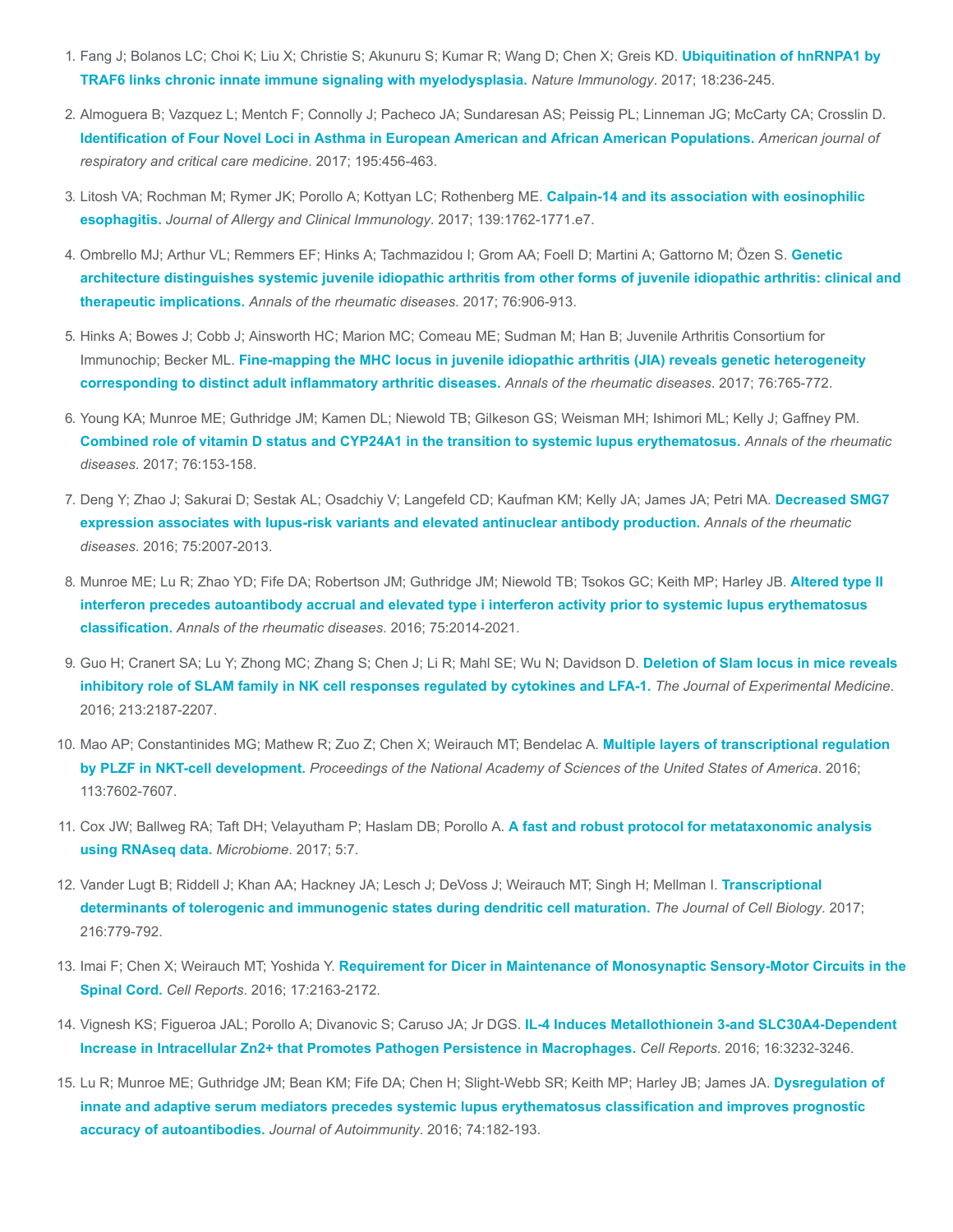- 16. Li H; Reksten TR; Ice JA; Kelly JA; Adrianto I; Rasmussen A; Wang S; He B; Grundahl KM; Glenn SB. Identification of a Sjogren's [syndrome susceptibility locus at OAS1 that influences isoform switching, protein expression, and responsiveness to type I](https://www.ncbi.nlm.nih.gov/pubmed/28640813) interferons. PLoS genetics. 2017; 13:e1006820.
- 17. Verma SS; Cooke Bailey JN; Lucas A; Bradford Y; Linneman JG; Hauser MA; Pasquale LR; Peissig PL; Brilliant MH; McCarty CA. [Epistatic Gene-Based Interaction Analyses for Glaucoma in eMERGE and NEIGHBOR Consortium.](https://www.ncbi.nlm.nih.gov/pubmed/27623284) PLoS genetics. 2016; 12:e1006186.
- 18. Bush WS; Crosslin DR; Owusu-Obeng A; Wallace J; Almoguera B; Basford MA; Bielinski SJ; Carrell DS; Connolly JJ; Crawford D. [Genetic variation among 82 pharmacogenes: The PGRNseq data from the eMERGE network..](https://www.ncbi.nlm.nih.gov/pubmed/26857349) Clinical Pharmacology and Therapeutics. 2016; 100:160-169.
- 19. [Cushion MT; Collins MS; Sesterhenn T; Porollo A; Vadukoot AK; Merinod EJ.](https://www.ncbi.nlm.nih.gov/pubmed/27965450) Functional Characterization of Pneumocystis carinii Inositol Transporter 1. mBio. 2016; 7:e01851-16.
- 20. Kottyan LC; Rothenberg ME. [Genetics of eosinophilic esophagitis.](https://www.ncbi.nlm.nih.gov/pubmed/28224995) Mucosal immunology. 2017; 10:580-588.
- 21. Merkel PA; Xie G; Monach PA; Ji X; Ciavatta DJ; Byun J; Pinder BD; Zhao A; Zhang J; Tadesse Y. Identification of Functional and [Expression Polymorphisms Associated With Risk for Antineutrophil Cytoplasmic Autoantibody-Associated Vasculitis.](https://www.ncbi.nlm.nih.gov/pubmed/28029757) Arthritis and Rheumatology. 2017; 69:1054-1066.
- 22. Munroe ME; Young KA; Kamen DL; Guthridge JM; Niewold TB; Costenbader KH; Weisman MH; Ishimori ML; Wallace DJ; Gilkeson GS. [Discerning Risk of Disease Transition in Relatives of Systemic Lupus Erythematosus Patients Utilizing Soluble](https://www.ncbi.nlm.nih.gov/pubmed/27863174) Mediators and Clinical Features. Arthritis and Rheumatology. 2017; 69:630-642.
- 23. [Han X; Wang Y; Zhang X; Qin Y; Qu B; Wu L; Ma J; Zhou Z; Qian J; Dai M.](https://www.ncbi.nlm.nih.gov/pubmed/27111096) MicroRNA-130b Ameliorates Murine Lupus Nephritis Through Targeting the Type I Interferon Pathway on Renal Mesangial Cells. Arthritis and Rheumatology. 2016; 68:2232-2243.
- 24. Schulert GS; Fall N; Harley JB; Shen N; Lovell DJ; Thornton S; Grom AA. Monocyte MicroRNA Expression in Active Systemic [Juvenile Idiopathic Arthritis Implicates MicroRNA-125a-5p in Polarized Monocyte Phenotypes.](https://www.ncbi.nlm.nih.gov/pubmed/27014994) Arthritis and Rheumatology. 2016; 68:2300-2313.
- 25. Dauber A; Cunha-Silva M; Macedo DB; Brito VN; Abreu AP; Roberts SA; Montenegro LR; Andrew M; Kirby A; Weirauch MT. [Paternally Inherited DLK1 Deletion Associated With Familial Central Precocious Puberty.](https://www.ncbi.nlm.nih.gov/pubmed/28324015) Journal of Clinical Endocrinology and Metabolism. 2017; 102:1557-1567.

# Grants, Contracts, and Industry Agreements

#### Annual Grant Award Dollars

| Investigator            | <b>Title</b>                                                              | Sponsor                                                     | ID                  | <b>Dates</b>             | <b>Amount</b> |
|-------------------------|---------------------------------------------------------------------------|-------------------------------------------------------------|---------------------|--------------------------|---------------|
| Alexey Porollo, PhD     | <b>GM-CSF-Induced Metal</b><br>Sequestration and Histoplasma              | National Institutes of Health<br>(University of Cincinnati) | R01 AI106269        | 05/15/2013<br>04/30/2018 | \$29,789      |
| Alexey Porollo, PhD     | Directed Culturing of<br><b>Pneumocystis Using</b><br>Metatranscriptomics | National Institutes of Health<br>(University of Cincinnati) | R01 HL119190        | 05/22/2013<br>02/28/2018 | \$227,931     |
| Stephen Waggoner, PhD   | A Revolutionary Approach to<br>an Efficacious HIV Vaccine                 | National Institutes of Health                               | <b>DP1 DA038017</b> | 06/01/2014<br>05/31/2019 | \$780,000     |
| Matthew Tyson Weirauch, | Effect of Disease-associated                                              | National Institutes of Health                               | R21 HG008186        | 12/15/2014               | \$156,000     |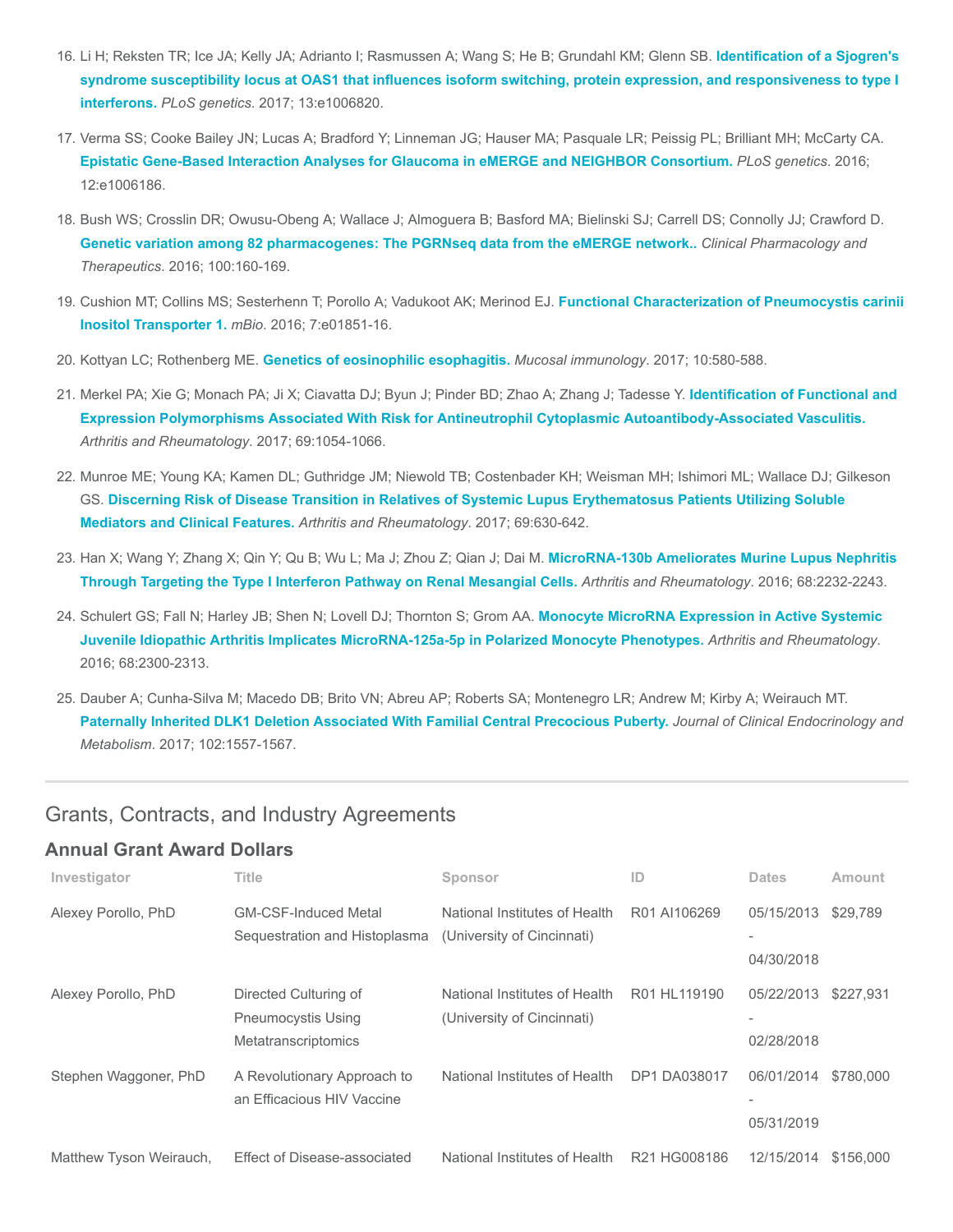| PhD                            | <b>Genetic Variants on Viral</b><br>Protein DNA Binding                                             |                                                                           |                | 11/30/2017                         |           |
|--------------------------------|-----------------------------------------------------------------------------------------------------|---------------------------------------------------------------------------|----------------|------------------------------------|-----------|
| Iouri Chepelev, PhD            | Identification of Lupus Causal<br>Variants at BLK Locus by<br>Mapping 3D Genome                     | Lupus Research Institute                                                  | LRI_Chepelev   | 01/01/2015 \$100,000               |           |
|                                |                                                                                                     |                                                                           |                | 12/31/2017                         |           |
| Carolyn Rydyznski              | A Follicular Regulatory Subset<br>of Natural Killer Cells                                           | National Institutes of Health                                             | F31 AI118179   | 05/03/2015 \$36,504<br>05/02/2018  |           |
| Iouri Chepelev, PhD            | <b>Psoriatic Arthritis Causal</b><br>Noncoding Genetic Variants in<br>IL-23 Pathway                 | <b>National Psoriasis</b><br>Foundation                                   | ANRF_Chepelev  | 07/01/2015 \$100,000<br>06/30/2017 |           |
| John Harley, MD, PhD           | Better Outcomes for Children:<br>Promoting Excellence in<br>Healthcare Genomics to Inform<br>Policy | National Institutes of Health                                             | U01 HG008666   | 09/01/2015 \$117,184<br>05/31/2019 |           |
| Matthew Tyson Weirauch,<br>PhD | Data Coordination and<br>Integration Center for LINCS-<br>BD <sub>2</sub> K                         | National Institutes of Health<br>(Icahn School of Medicine<br>@ Mt Sinai) | U54 HL127624   | 09/29/2014 \$18,455<br>04/30/2019  |           |
| Matthew Tyson Weirauch,<br>PhD | A Free Website for Discovering<br>Non-coding Lupus-associated<br>Variant Function                   | Lupus Research Institute                                                  | LRI_Weirauch   | 01/01/2016 \$100,000<br>12/31/2018 |           |
| Susan D Thompson, PhD          | Cincinnati Rheumatic Diseases<br><b>Resource Center</b>                                             | National Institutes of Health                                             | P30 AR070549   | 08/01/2016 \$785,983<br>07/31/2021 |           |
| Leah C. Kottyan, PhD           | Mechanisms of Genetic Risk at National Institutes of Health<br>2p23 in Eosinophilic<br>Esophagitis  |                                                                           | R01 DK107502   | 09/01/2016 \$351,000<br>08/31/2021 |           |
| John Harley, MD, PhD           | Genetic Linkage in Lupus                                                                            | National Institutes of Health                                             | R01 AI024717   | 06/16/2016<br>05/31/2021           | \$390,000 |
| Leah C. Kottyan, PhD           | Mechanisms of Genetic Risk at<br>2p23 in Eosinophilic<br>Esophagitis                                | Am Partnership for<br>Eosinophilic Disorder                               | Kottyan Apfed  | 04/12/2016 \$50,000<br>04/11/2018  |           |
| Halima Moncrieffe              | AAI Travel Grant for the<br>International Congress of<br>Immunology 2016                            | American Association of<br>Immunologists                                  | AAI_Moncrieffe | 08/01/2016 \$2,500<br>09/30/2016   |           |
| Stephen Waggoner, PhD          | Cytotoxic Control of<br>Immunoglobulin A and Colitis<br>by Innate Lymphoid Cells                    | Crohn's & Colitis Foundation 439543<br>of America                         |                | 05/29/2016 \$2,500<br>08/28/2016   |           |
| Seth Reighard                  | <b>Treatment of Lupus Nephritis</b><br>using PD-L1-expressing<br>Natural Killer Cells               | Lupus Foundation of<br>America                                            | LF_Reighard    | 05/16/2016 \$4,000<br>10/15/2016   |           |